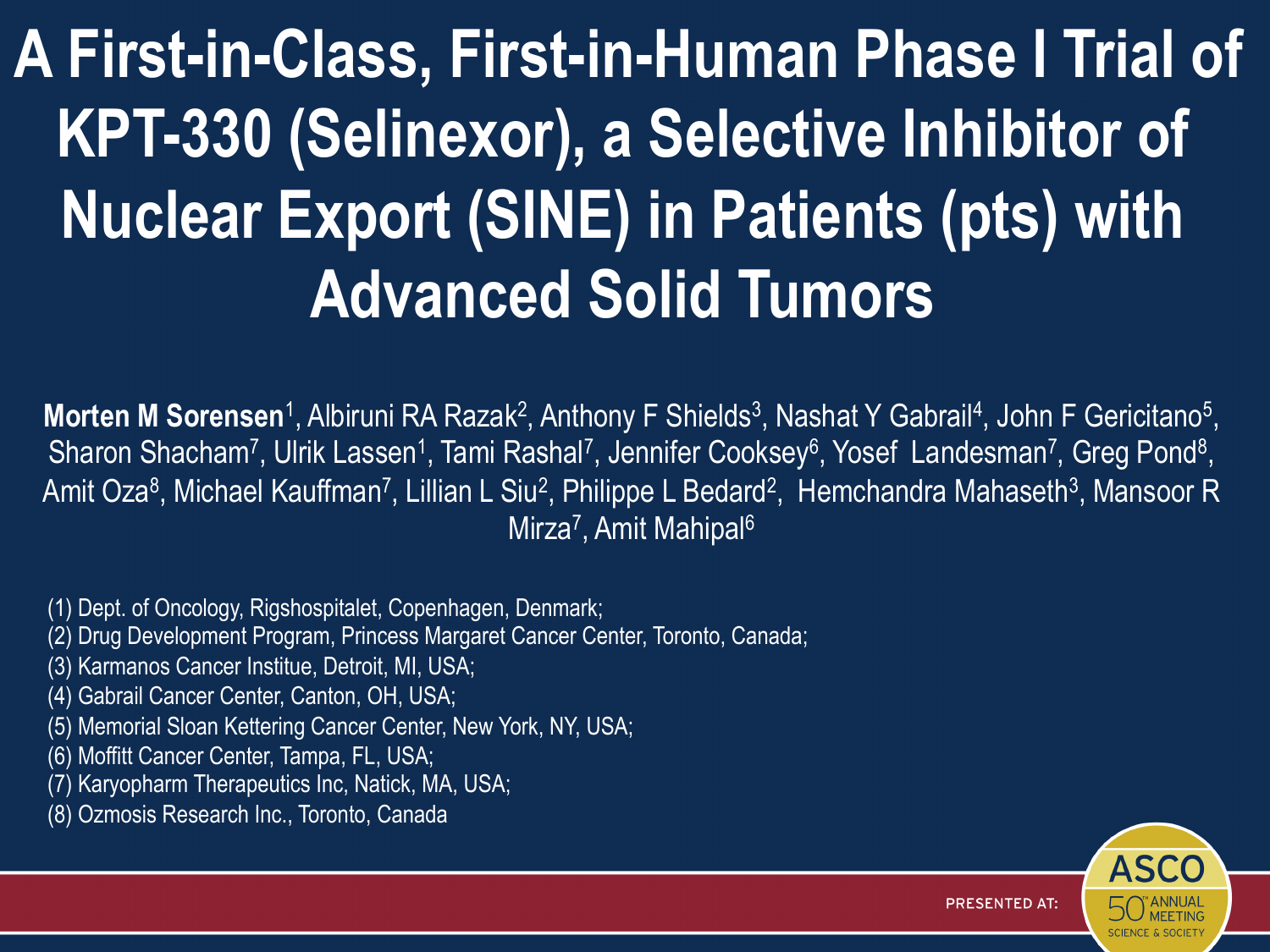## **Selective Inhibitors of Nuclear Export (SINE)**

- **Cancer cells can inactivate their Tumor Suppressor Proteins (TSPs) via nuclear export**
- **O XPO1** is elevated in solid tumors (e.g., melanoma, ovarian, cervical, pancreas, prostate cancers ) and hematological **malignancies**
- **Exportin 1 (XPO1, CRM1) is the** *only* **nuclear exporter of most TSPs**
- **o** Selinexor (KPT-330) is a covalent, oral selective inhibitor of nuclear export (SINE) **XPO1**



- Selinexor forces nuclear retention and activation of *multiple* TSPs
- Selinexor treatment reduces proto-oncogene proteins including MYC, BCL2/BCL6, MDM2, Cyclin D and elevates IkB, leading to inhibition of NF-kB
- $\circ$  Selinexor shows robust anti-cancer activity in multiple preclinical models of solid tumors including melanoma, GBM, prostate, ovarian, lung, colon and pancreatic cancers
- Summary data from ongoing first in human phase 1 study of oral Selinexor in solid tumors malignancies (NCT01607905)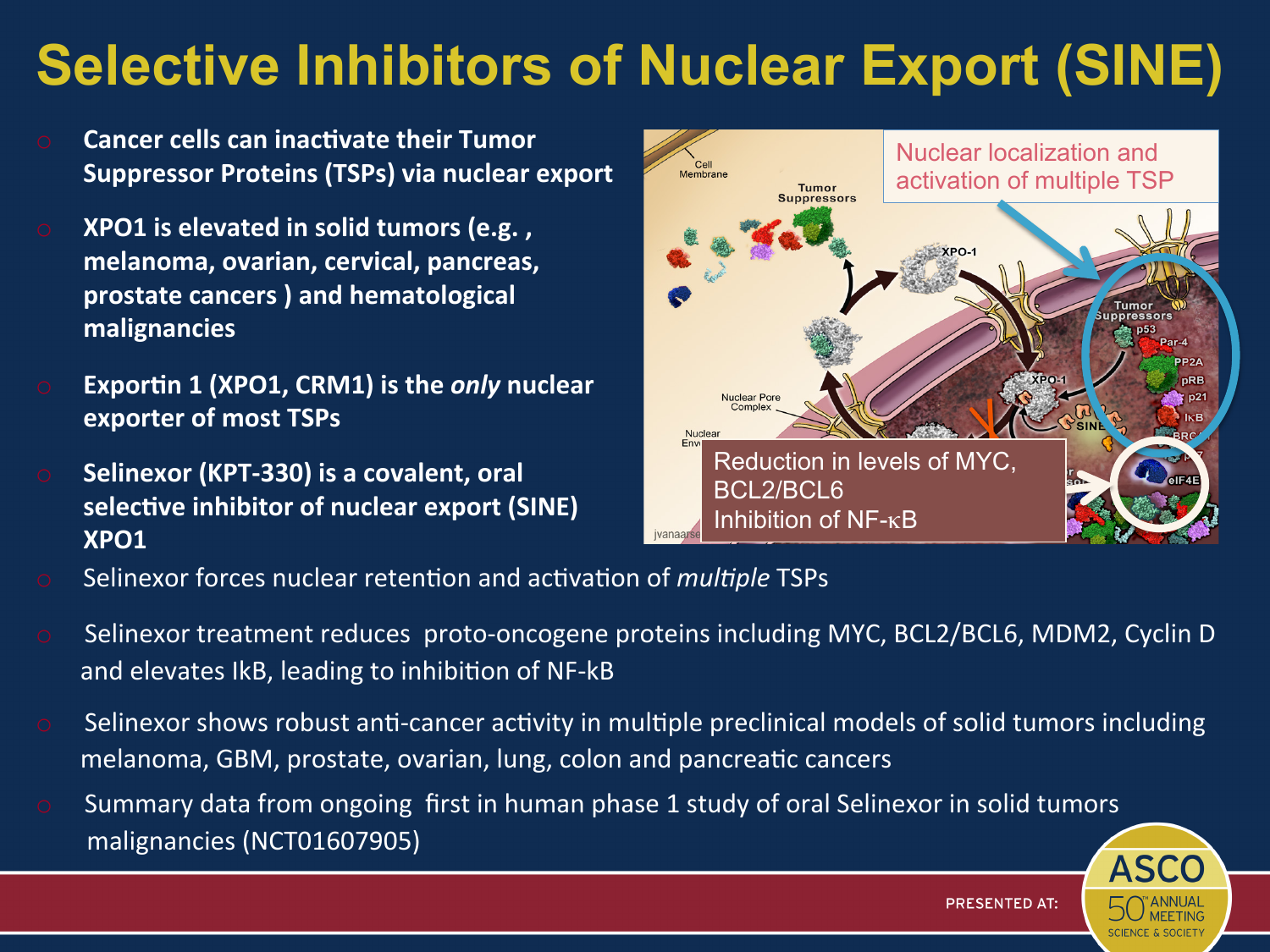#### **Phase 1, Open Label, Dose Escalation Study at 6 Sites in US, Canada and Denmark in Patients with Advanced, Metastatic Solid Tumors**

#### **Study Design:**

- Doses  $3,6,12,17,23,30,35,40,50,65$  and  $85$ mg/m<sup>2</sup>; 10 doses/cycle (2-3 doses/ week) or 8 doses/cycle (twice weekly) or 4 doses/cycle (once weekly)
- Modified "3+3" design

#### **Major Eligibility Criteria:**

- Solid tumor patients with no available standard treatments
- ECOG 0-1
- Documented progression at study entry

#### **DLT Definition**

- $\geq$  3 missed doses in 28 days at target dose
- Discontinuation of a patient due to a toxicity in Cycle 1

*Non Hematologic:* 

- Grade ≥3 (nausea/vomiting, electrolyte imbalances must be supported first and AST/ALT lasting more than 7 days)
- Grade ≥3 fatigue lasting ≥5 days while taking supportive care
- *Hematologic:*
- Grade 4 neutropenia ≥7 days
- Febrile neutropenia
- Grade 4 thrombocytopenia that persists for ≥5 days, or Grade ≥3 with bleeding

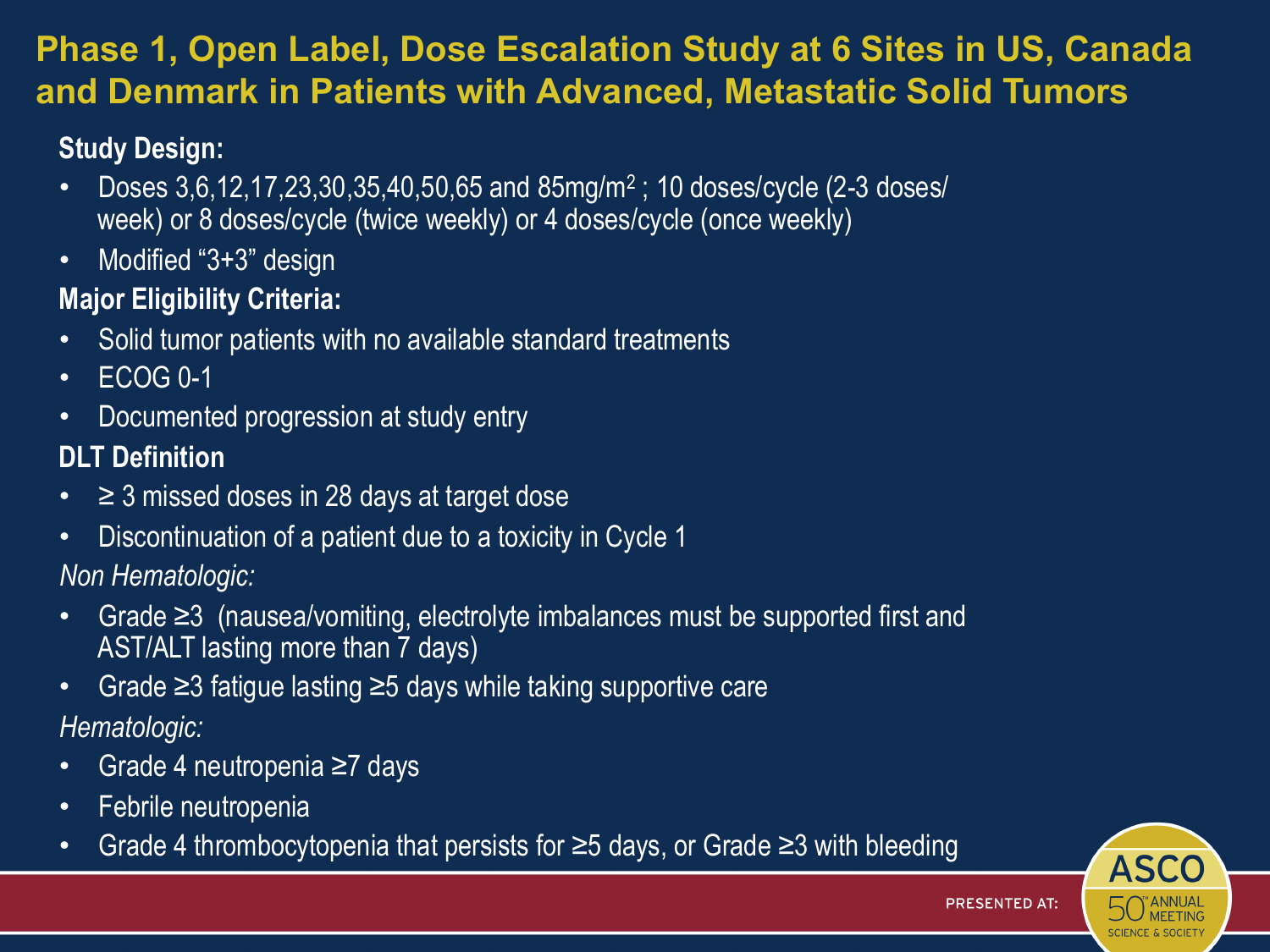### **Selinexor Phase 1 Study: Patient Demographics and Dose Limiting Toxicities**

| <b>Characteristic N=129</b>                      |                      |  |  |  |  |
|--------------------------------------------------|----------------------|--|--|--|--|
| Mean Age (Range)                                 | $59(29-79)$          |  |  |  |  |
| Male to Female                                   | 75 Males: 54 Females |  |  |  |  |
| <b>Mean Prior Treatment Regiments</b><br>(Range) | $3.7(1-10)$          |  |  |  |  |
| ECOG PS 0:1                                      | 31:98                |  |  |  |  |

| <b>Dose</b>                                                           | <b>Doses/Cycle</b> | <b>DLT</b>                                                                                                                                                                |  |  |
|-----------------------------------------------------------------------|--------------------|---------------------------------------------------------------------------------------------------------------------------------------------------------------------------|--|--|
| 40 mg/m <sup>2</sup>                                                  | 10                 | Grade 3 dehydration                                                                                                                                                       |  |  |
| 40 mg/m <sup>2</sup>                                                  | 10                 | Missed 3 doses in cycle 1 due to drug AE (Grade $\leq$ 2)                                                                                                                 |  |  |
| 35 mg/m <sup>2</sup>                                                  | 8                  | Grade 3 Nausea, Vomiting, Fatigue                                                                                                                                         |  |  |
| $85 \text{ mg/m}^2$                                                   | 8                  | Grade 3 Hyponatremia                                                                                                                                                      |  |  |
| $85 \text{ mg/m}^2$                                                   | 8                  | Acute cerebellar syndrome with markedly improving<br>ataxia and dysarthria. No other CNS toxicities were<br>observed in the other >300 patients treated with<br>selinexor |  |  |
| The MTD / RP2D of Oral Selinexor is 65 mg/m <sup>2</sup> twice weekly |                    |                                                                                                                                                                           |  |  |

**PRESENTED AT:** 

**ASCO** 

**SCIENCE & SOCIETY** 

'ANNUAL<br>MEETING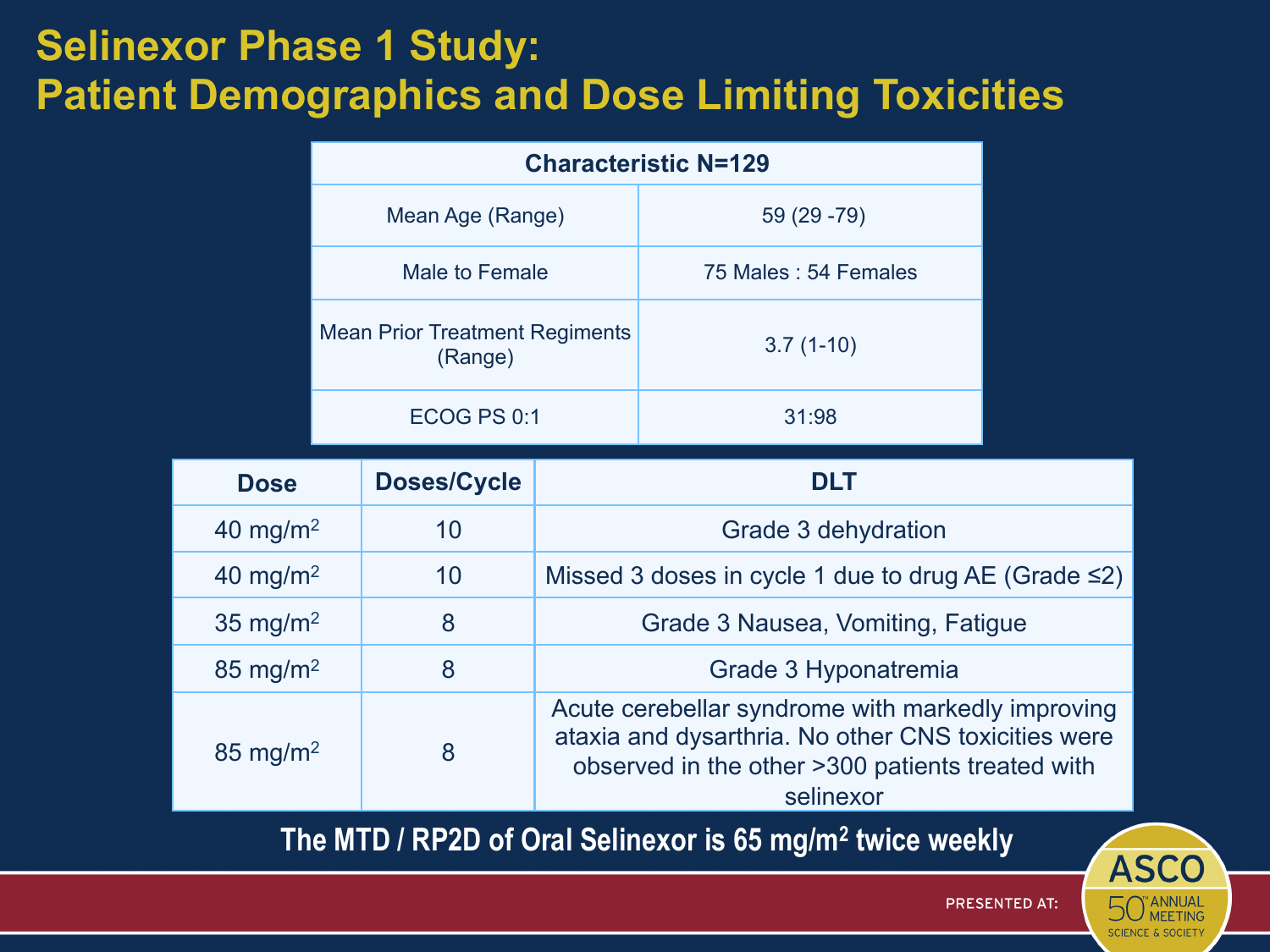### **Selinexor Phase 1 Study: Safety**

#### **Selinexor Adverse Events (Overall) Common Selinexor Adverse Events with Selinexor in N=57 Pts Who**  Grade 1 А Non-hematological Grade 2 **Completed ≥3 Cycles** Grade 3 60 Grade 4 of patients (all cycles) 40- $N = 129$ B  $20<sub>2</sub>$ 57 pts that completed cycle 3 were included in the analysis patients Senior and Manuscription ð 20 ż ×, Biochemistry Hematology 20 6V Ń ø. 6ì. ó. 릠 흥 븜 음 ŧ 몸 ū Fatigue Vomiting Anorexia Nausea Thrombocytopenia

- The majority of adverse events are reversible Grade 1 and 2, primarily nausea, anorexia and fatigue. Thrombocytopenia is the most common hematologic adverse event, rarely with bleeding
- AEs are more common in Cycle 1, and decline in Cycles 2-3 due to supportive care and dose reductions
- The lack of dose-response with many adverse events is likely due to the implementation of required supportive care: appetite stimulants and anti-nausea agents
- Cumulative toxicities are uncommon, and major organ dysfunction is rare